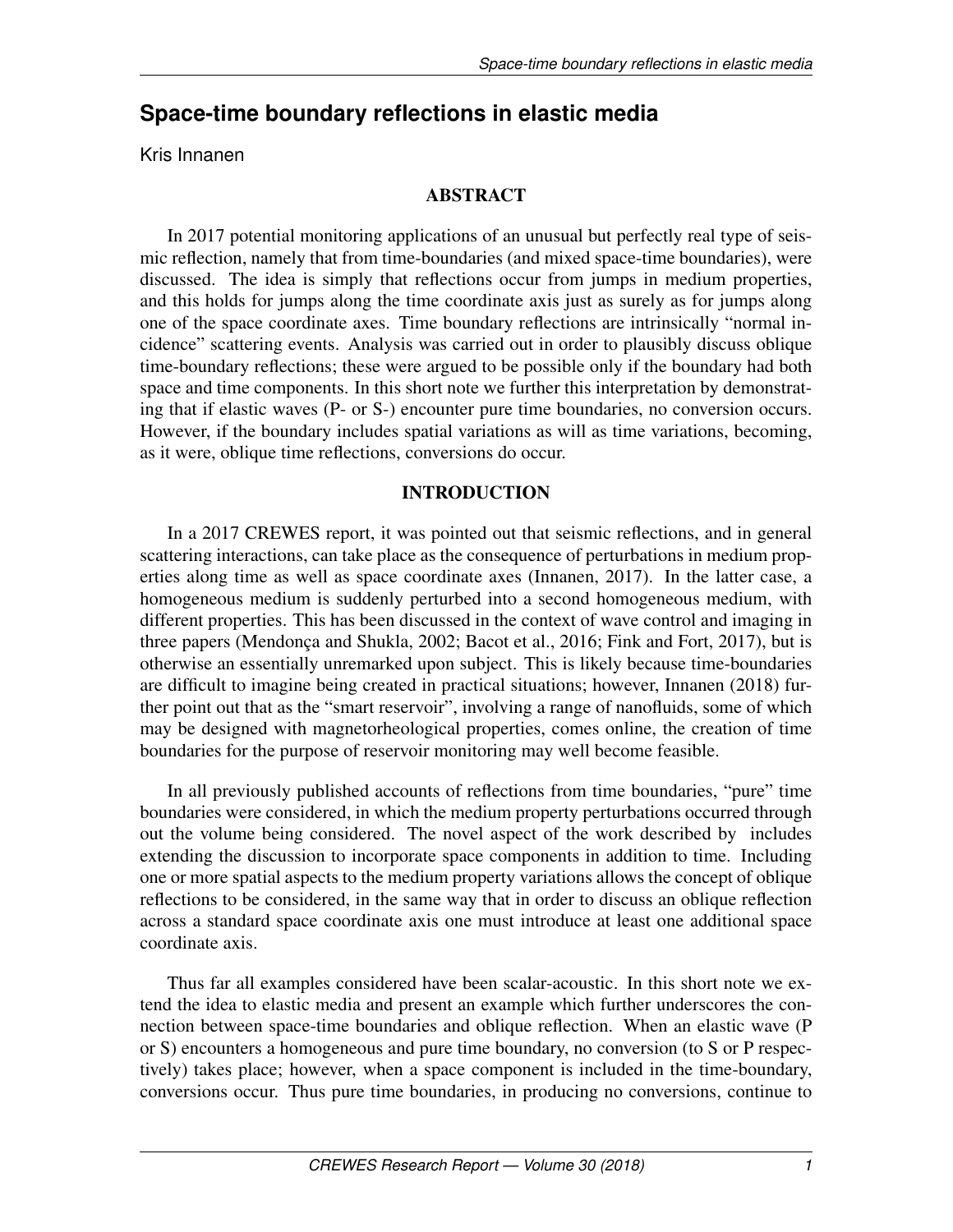motivate a "normal incidence" interpretation, and space-time boundaries continue to invite an "oblique incidence" interpretation.



### ELASTIC INTERACTIONS WITH SPACE-TIME BOUNDARIES

FIG. 1. Space-time boundary. (a) 2D form of the medium after the boundary has been encountered (beforehand it is homogeneous); (b) vertical profile through the Gaussian blob.

#### Model

In Figure 1a, the  $V_P$  part of the 2D background computational volume we use in this paper is illustrated; it is a homogeneous isotropic elastic medium with properties  $V_P$ =2000m/s, and:

$$
V_S = \frac{1}{2} V_P = 1000 \text{m/s},
$$
  
\n
$$
\rho = 310 \times V_P^{1/4} = 2073 \text{kg/m}^3.
$$
\n(1)

We will consider two possible second media to act as perturbations on this background. First, a homogeneous perturbation from  $V_P$  of 2000m/s to 3500m/s (and with  $V_S$  and  $\rho$  also changing in accordance with equation (1). When the medium undergoes this variation the elastic wavefield will have impinged on a pure time boundary. Second, a heterogeneous perturbation in the form of a small Gaussian "blob" is introduced (see Figure 1b), which will, when it appears, create a space-time boundary for the wave to encounter obliquely.

#### Elastic time boundary

In Figure 2a-c three snapshots of the wave as it impinges on the pure time boundary are plotted. The left edge produces some edge artifacts, but within the computational domain the main observation is that there is a total lack of conversion. The larger-radius wavefront (P-wave) and the smaller radius wavefront (S-wave) both produce mode-conserved wavefronts which propagate back in the direction of the source (yellow).

#### Elastic space-time boundary

In Figure 3 the small Gaussian perturbation appears suddenly, interrupting the propagation of the S-wave. The P-wave has by this time propagated beyond the influence of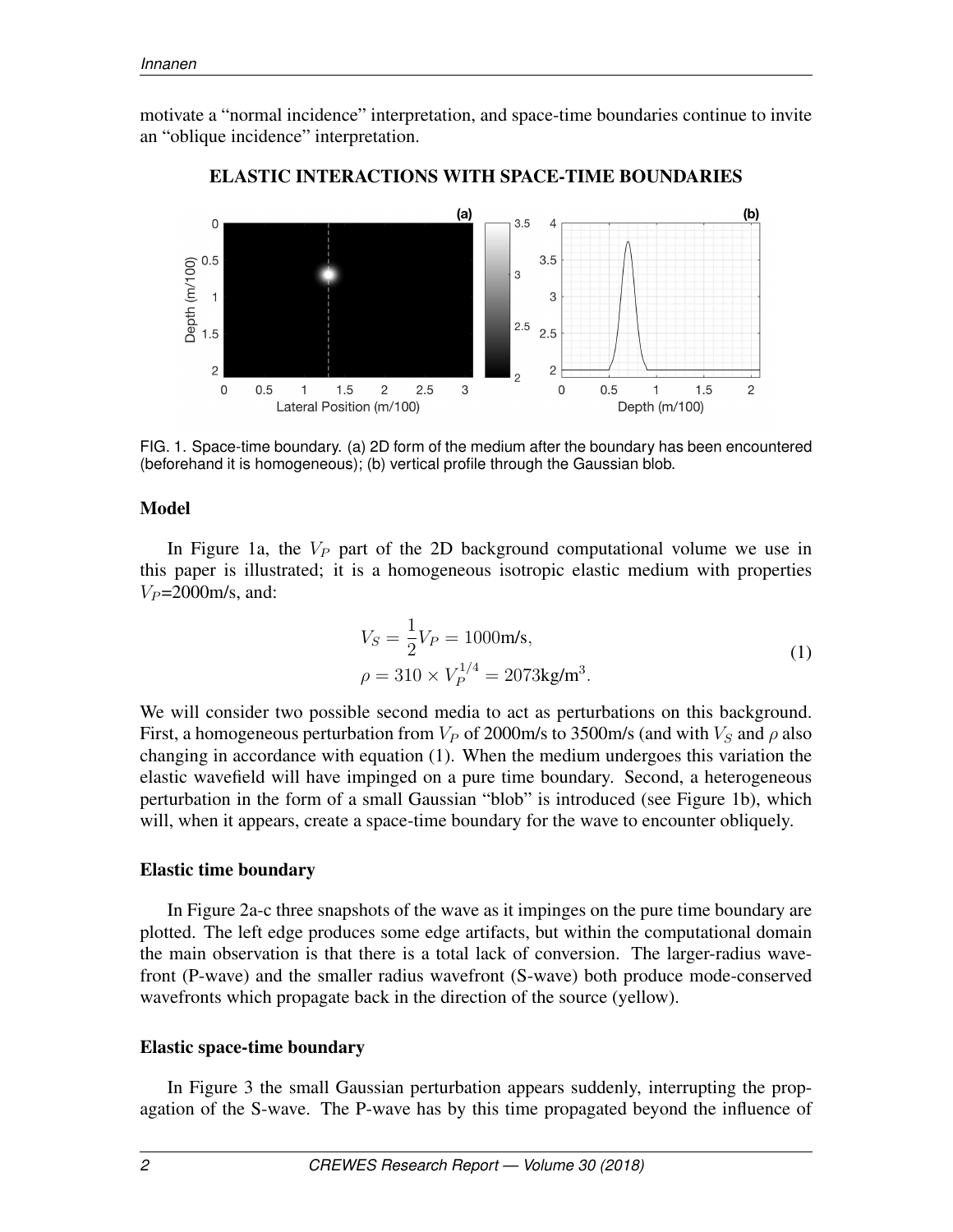

FIG. 2. (a)-(c) Three snapshots of the elastic wavefield after encountering the pure time boundary.

the perturbation; we will focus only on the S-wave reflection from this mixed space-time boundary. After it as impinged on the boundary, the S-wave continues to propagate away from the source, and the reflected S-wave front propagates back towards the source. However, with sufficient time, it becomes possible to observe that two waveforms were reflected from the perturbation: a fast P-wave can be seen outpacing the S-wave, both the front propagating back and the front continuing away from the source.



FIG. 3. (a)-(c) Three snapshots of the elastic wavefield after encountering the mixed space-time boundary.

Evidently a conversion has taken place. For more detail, see Figure 4.

#### **CONCLUSIONS**

We have commented on the possible applications of time-boundaries, which could in principle be created in reservoirs if nanofluids with magnetorheological properties were injected; in fact, reflections from these time boundaries might very accurately delineate regions into which the injection fluids had successfully penetrated. In any practical application, it is very unlikely that a pure time boundary could be arranged – i.e., a medium in which a large volume had been totally permeated such that a homogeneous change was created. We have discussed mixed space-time boundaries as acting effectively like time boundaries which are approached obliquely: in this paper further motivation for this view is presented, taking the form of the observation that elastic conversions happen for mixed but not for pure boundaries.